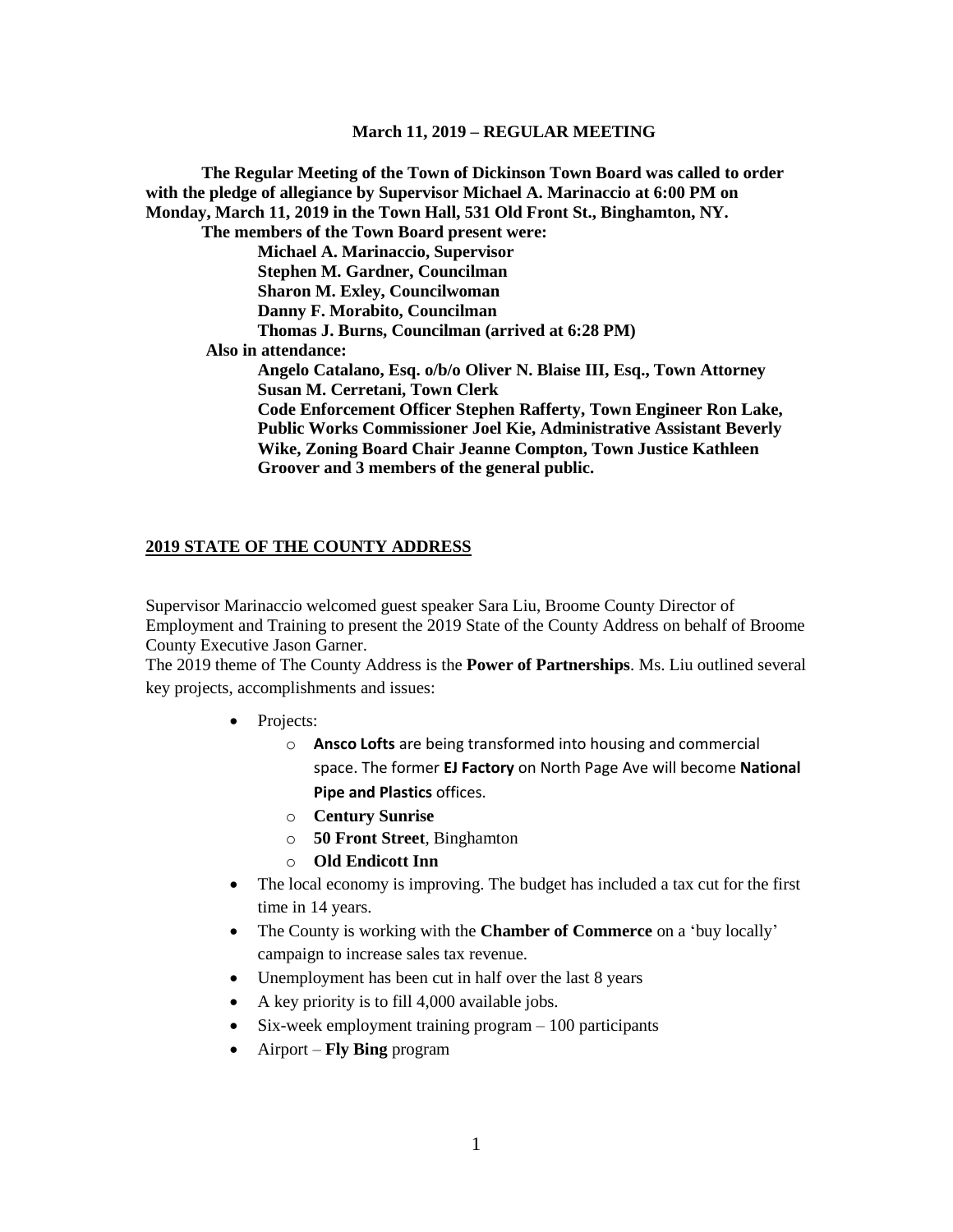- **Veteran Services** will be relocating to the former **Vestal Hills Country Club** on Webb Road in the Town of Binghamton. The facility will serve as an access point for the **Veterans Service Agency**, **Department of Veterans Affairs**, **Clear Path for Veterans Inc**., and **Southern Tier Veterans Support Group, CCE – Gardening Workshops**
- A new public safety radio communications network was approved by the Broome County Legislature; a 20-million-dollar project creating a network for police, fire and dispatch to effectively communicate.
- Heroin epidemic fatal overdoses down 50%
- Addiction Center satellite location in Endicott
- **BOCES** opened **Compass Academy** the first hybrid recovery high school program in New York State
- **Safe Housing** pilot "**Jumpstart JC**" partnering the County with **The Agency**
- Local average sale prices for homes has gone up 6.4% and the number of homes sold up 7.5%

In closing, Ms. Liu stated that you see what happens when we all work together winning at fighting the heroin epidemic, helping more people get jobs, rebuilding county finances, helping veterans, and together every day making Broome County a better place to live.

Supervisor Marinaccio thanked Ms. Liu for her presentation. 6:07 PM

# **CHAIR**

# **SUPERVISOR'S REPORT**

## **SUPERVISOR'S MONTHLY REPORT March 11, 2019**

1. I reviewed the charges on our town credit card accounts for February and found no issues. Just a reminder that the property tax collection for our town is scheduled as follows:

> March - Monday, April 1, 10 AM to 3 PM (2% penalty plus \$1) Tax help……607-778-2169

2. The 2019 Town newsletter has been completed in its draft form and is ready to go to the printer.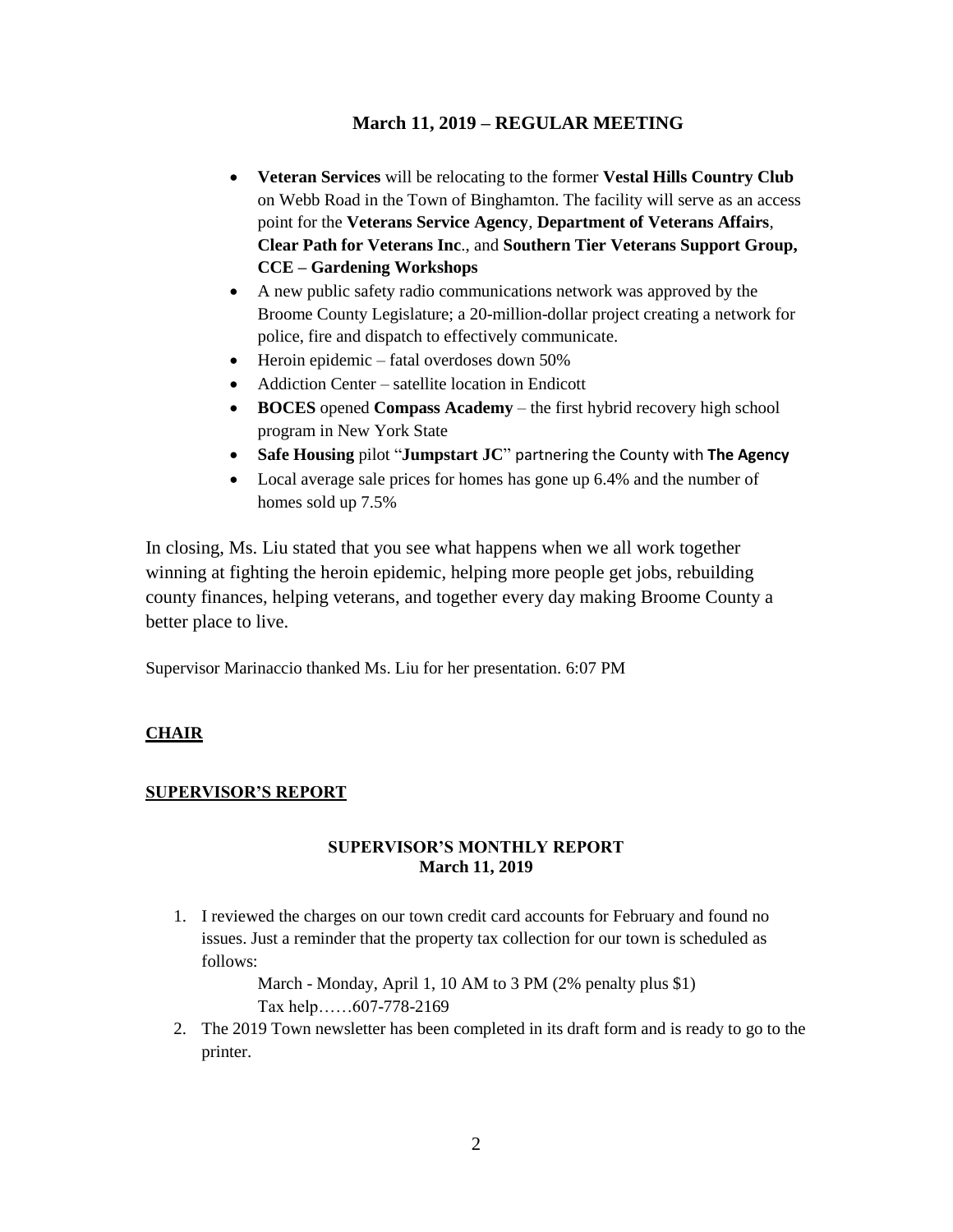#### **SUPERVISOR'S REPORT CONTINUED:**

- 3. The next Association of Towns & Villages dinner meeting will take place on Thursday, March 28, 6:30 pm, at the **Riverdale** on Watkins Blvd. Guest speaker will be Douglas Garnar speaking about "A House Divided: How we get the political system that we want."
- 4. The **Prospect Terrace Fire Company** Annual Oath of Office and the Annual State of the Town Address went very well. The event took place on Saturday, February 23. Assemblyman Crouch also attended and gave a brief talk on the **NY State Budget** and other issues.
- 5. It appears that the **AIM Funding** that was originally cut for our municipalities, will be restored, hopefully without any attachments.
- 6. The home at 18 Pleasant Court is now owned by the bank that holds the mortgage and has been turned over to **Exit Reality**. Presently, work is being done on various areas of the home to make it presentable for sale.
- 7. The home located at 127 Adams Drive will be auctioned off on Wednesday, March 13, starting at 11 AM.
- 8. After several phone calls to **DASNY**, I was informed that our \$50,000 grant has passed their review and is now in the hands of the NY Senate Finance Committee. This next review could take several months but I have asked Senator Akshar to see if he can expedite the grant so that we can begin to install the automatic doors for the Town Hall and the Information Sign. We will receive reimbursement for the retainer wall that was installed over a year ago and was part of the grant application.
- 9. I attended the State of the City Address held on February 27.
- 10. The 2019 Association of Towns Training School had excellent programs and classes. The classes covered every town operation and related items and issues that we face each and every day: State Audits, Budgeting, abandoned properties, Code Enforcement, Highways & Infrastructure, Town Clerk Operations, and so much more. All 19 Proposed Legislative Resolutions were passed at the business meeting with no negative votes for any of the resolutions including allowing towns to create an Occupancy Tax on hotels and motels.
- 11. **MEGA** Phone Conference: Steve and I are planning to participate in one of the scheduled Phone conferences that **MEGA** is conducting. A presentation of the **CCA RFP** responses and discussion of our recommended price, term and supplier. For your convenience we have multiple webinars: **Tuesday, March 12th ,** 5:30pm or 7:30pm. **Wednesday, March 13th**, 8am or Noon or 3pm.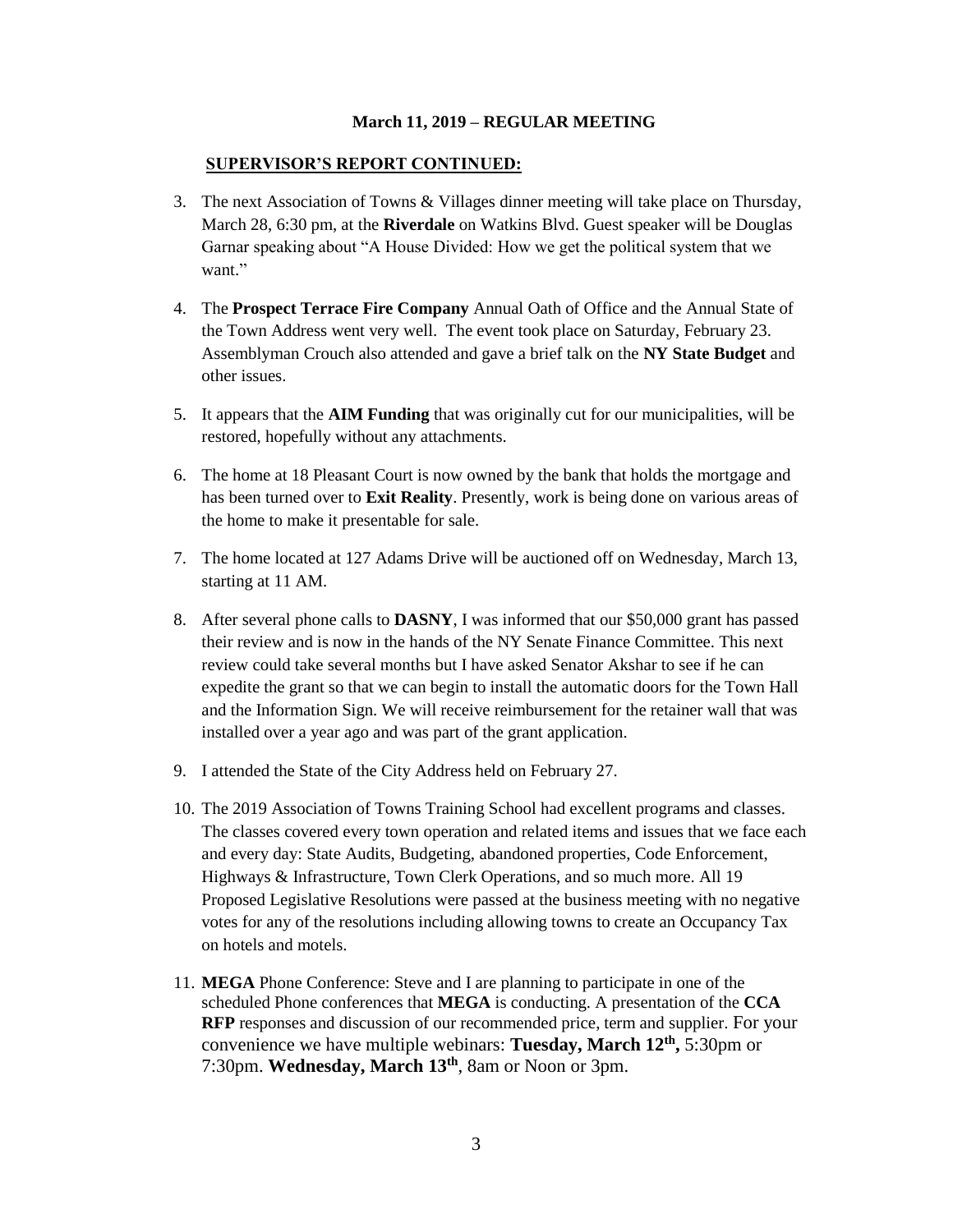## **SUPERVISOR'S REPORT CONTINUED:**

### **Code Violations Report**:

- 1. 45 Pulaski, bank in back yard is not picked up, Various trees and weeds not picked up.
- 2. 162 Bigelow, couch at curb, mattress at side of garage
- 3. 212 Bevier St., doors and various construction debris around property
- 4. 217 Bevier, various car parts in yard, car seats, etc.
- 5. 557 Old Front St., property maintenance, pallet stored in front yard.

## **Dog Control Reports**

I received a letter from the NYS Agriculture and Markets, indicating that the **Broome County Dog Shelter** passed inspection without any problems noted.

The Dog Control Officer report for February for both the town and village has been submitted. Calles for action totaled 1.

**NYSEG Warning Letter:** No warning letters issued

**Next Meeting:** Next Board meeting will be on Monday, April 1, 2019 at 5:30 pm

## **PUBLIC COMMENTS**

Supervisor Marinaccio opened the meeting to public comments. None being heard.

# **COMMITTEE REPORTS**

## • **PUBLIC WORKS**

- o Councilman Gardner reported that there is material in the Public Works yard ready for installation on the Old State Street project.
- o Mr. Gardner and Public Works Commissioner Kie have been doing inventory on the town trucks and noted that there are maintenance issues that need to be addressed. Winter has taken a toll on the equipment**.**

# • **FINANCE**

o **TOWN COURT MONTHLY REPORT**

Councilman Morabito made a motion to accept the **January 2019 Monthly Financial Report** for the **Town Court in the amount of \$44,897.50.** On a motion by Councilman Morabito seconded by Councilman Gardner. All in favor.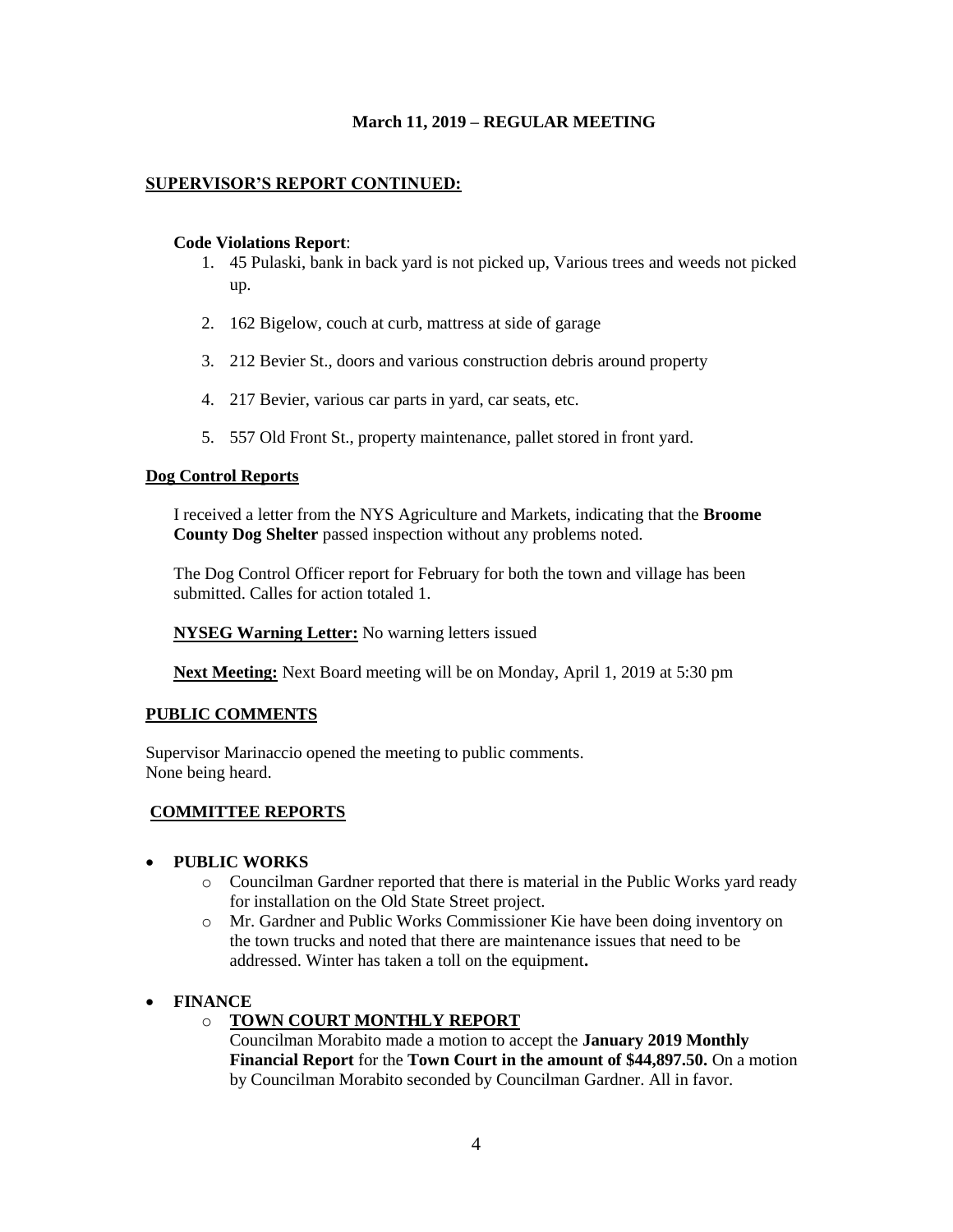## o **TOWN CLERK MONTHLY FINANCIAL REPORT**

Councilman Morabito made a motion to accept the **February 2019 Monthly Financial Report** for the **Town Clerk in the amount of \$1,322.49.** On a motion by Councilman Morabito seconded by Councilwoman Exley. All in favor.

### o **ABSTRACTS FOR APPROVAL**

On Motion from Councilman Morabito, seconded by Councilman Gardner to approve **abstract # 3**, dated **March 11, 2019** in the amount of **\$117,668.66.** Vote Ayes- 4, Nays-0, Absent-1.

> Supervisor Marinaccio voting Aye Councilman Gardner voting Aye Councilwoman Exley voting Aye Councilman Morabito voting Aye Councilman Burns voting Absent

Unanimously passed and noted as duly adopted.

### **Abstract Summary of Audited Vouchers for Funds respectively in the amount(s) of \$117,668.66.**

#### **Voucher #3 for March 11, 2019 year in the amount of \$117,668.66.**

| <b>General Fund</b>          | \$53,696.66 |
|------------------------------|-------------|
| <b>Part Town</b>             | \$0.00      |
| <b>Highway</b>               | \$34,728.43 |
| <b>Fire districts</b>        | \$0.00      |
| <b>Light Districts</b>       | \$4,752.56  |
| <b>Sewer Operating Dist.</b> | \$8,407.23  |
| <b>Water Operating Dist.</b> | \$16,083.78 |

#### • **PERSONNEL**

o Councilwoman Exley stated she is in receipt of a letter from Jill Bodie, one of our full time Court Clerks who will be retiring effective May 4<sup>th</sup>, 2019. Jill's last day of work will be May 3, 2019. Supervisor Marinaccio extended congratulations to Ms. Bodie.

#### • **PLANNING**

o Next Planning Board meeting is scheduled for March 25, 2019 at 6 PM.

#### **APPROVAL OF MINUTES**

On a motion by Councilman Gardner seconded by Councilwoman Exley to approve the **Work Session Meeting Minutes of February 4, 2019 and Regular Meeting Minutes of February 11, 2019**. All in favor. Vote- Ayes-4, Nays-0, Absent-1.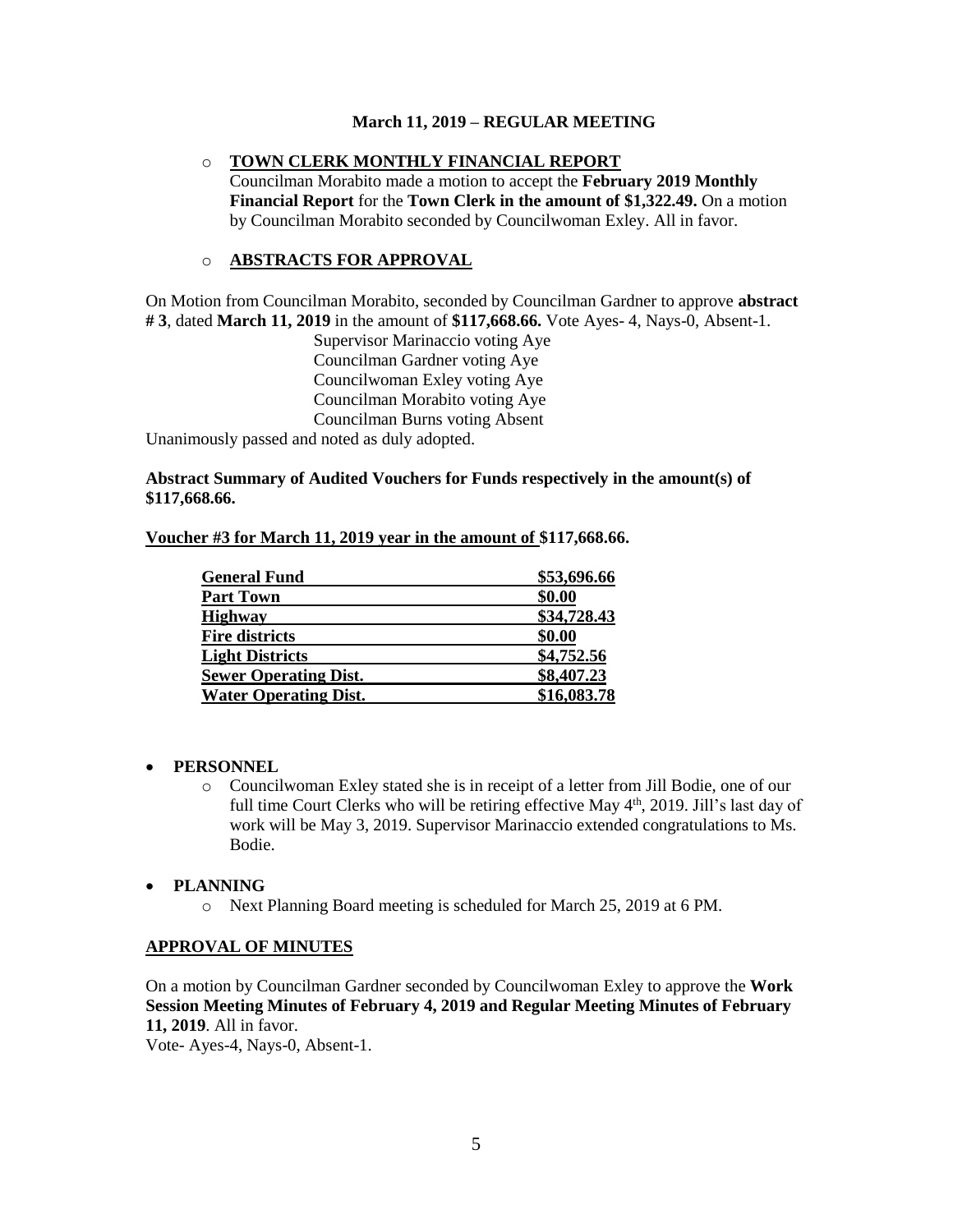## **ATTORNEY**

## **RESOLUTION RE-APPOINTING RON RUFFO TO BAR**

### **RESOLUTION 2019 - 6**

The following Resolution was offered by Councilman Morabito, who moved its adoption, seconded by Councilwoman Exley to wit:

BE IT RESOLVED, by the Town Board of the Town of Dickinson, Broome County, New York as follows:

#### **RESOLUTION: RE-APPOINTING RON RUFFO TO THE BOARD OF ASSESSMENT REVIEW**

The question of adoption of the foregoing Resolution was duly put to a vote on roll call which resulted as follows: All in favor. Vote Ayes –4, Nays – 0, Absent-1.

> Supervisor Marinaccio voting Aye Councilman Gardner voting Aye Councilwoman Exley voting Aye Councilman Morabito voting Aye Councilman Burns voting Absent

All in favor

## **RESOLUTION APPROVING THE SUNRISE TERRACE BUILDING TRANSFER TO THE TOWN**

#### **RESOLUTION 2019 - 7**

The following Resolution was offered by Councilman Gardner, who moved its adoption, seconded by Councilman Morabito to wit:

BE IT RESOLVED, by the Town Board of the Town of Dickinson, Broome County, New York as follows:

# **RESOLUTION: APPROVING THE SUNRISE TERRACE BUILDING TRANSFER TO THE TOWN AND AUTHORIZING THE TOWN SUPERVISOR TO SIGN THE LEGAL DOCUMENTS TO COMPLETE THE TRANSFER.**

The question of adoption of the foregoing Resolution was duly put to a vote on roll call which resulted as follows: All in favor. Vote Ayes  $-4$ , Nays  $-0$ , Absent-1.

> Supervisor Marinaccio voting Aye Councilman Gardner voting Aye Councilwoman Exley voting Aye Councilman Morabito voting Aye Councilman Burns voting Absent

All in favor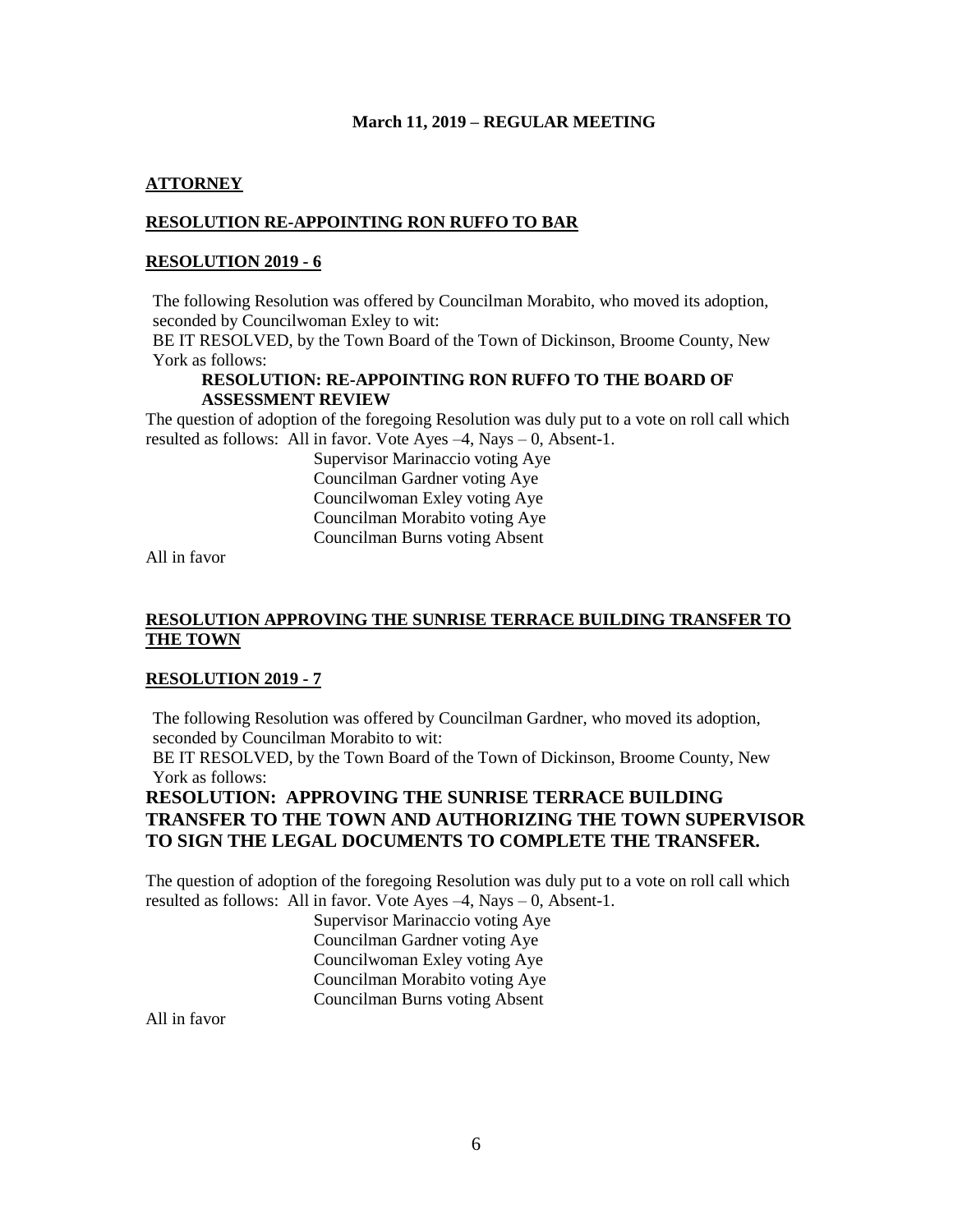## **RESOLUTION RESCHEDULING THE PUBLIC HEARING FOR MARKET STREET STOP INTERSECTION**

## **RESOLUTION 2019 - 8**

The following Resolution was offered by Councilwoman Exley, who moved its adoption, seconded by Councilman Morabito to wit:

BE IT RESOLVED, by the Town Board of the Town of Dickinson, Broome County, New York as follows:

## **RESOLUTION: RESCHEDULING THE PUBLIC HEARING FOR MARKET STREET STOP INTERSECTION FOR APRIL 1, 2019 at 5:30 PM**

The question of adoption of the foregoing Resolution was duly put to a vote on roll call which resulted as follows: All in favor. Vote Ayes –4, Nays – 0, Absent-1.

> Supervisor Marinaccio voting Aye Councilman Gardner voting Aye Councilwoman Exley voting Aye Councilman Morabito voting Aye Councilman Burns voting Absent

All in favor

## **STATUS: NORTH ELY STREET SPUR**

Attorney Catalano stated that Public Works Commissioner Kie is checking into the status of the North Ely Street spur. There are two property owners and are now prepared to transfer the deed over to the town. Once transfer is made, the easement will no longer be needed. The town would be taking over ownership of the road.

Public Works Commissioner Kie stated that the next step in the process is to survey the property for the deeds.

## **PUBLIC WORKS – WATER & HIGHWAY DEPARTMENT**

- Public Works Commissioner Kie reported has concerns over a sewer line on Clifton Ave. that dates back to the 1970's made of clay tile with lines that run along the edge of the road.
- Mr. Kie stated that information will be gathered in developing the Sidewalk District along Front Street. He will create a spreadsheet detailing property owners' addresses and frontage footages.

6:28 Councilman Burns arrived

# **CODE ENFORCEMENT**

• Code Enforcement Rafferty stated that he had a discussion with the Starbuck's plaza owner who is considering renting/leasing a portion of the building to a national car rental company. He also has two other prospective tenants for the plaza – a tanning salon and a Thai restaurant.